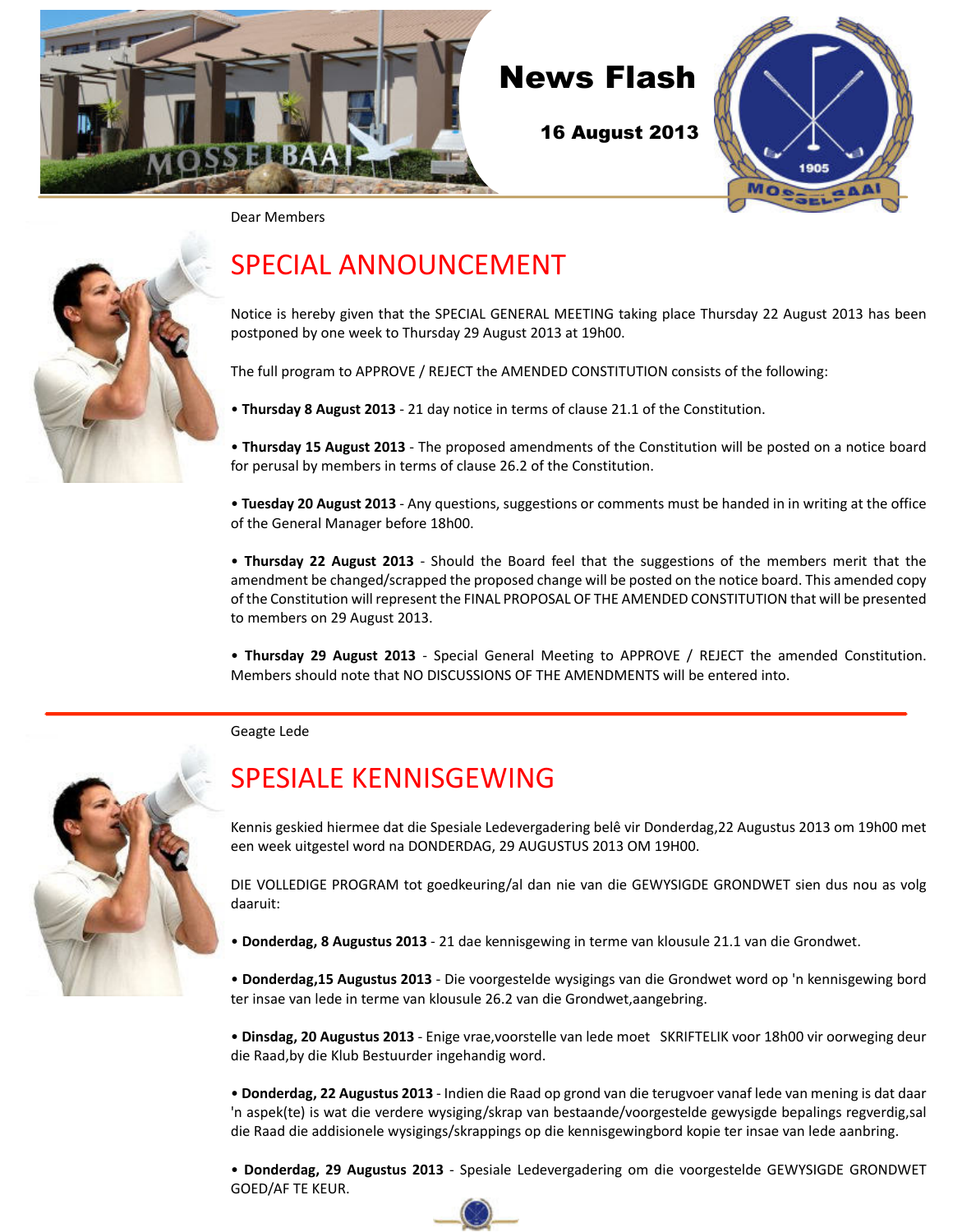#### **FUNKSIES**

As bestuur van die Klub is ons gelukkig om baie gewillige lede te kan hê wat al te bereid is om hand by te sit in die reel van funksies. Die Raad en verskeie van die lede is van die opinie dat die sosiale sy van die Klub weer 'opgetel' moet word.

Een so 'n geleentheid was die onlangse "Christmas in August" dans wat gehou is op 3 Augustus, en hier het ons lede behoorlik uitgehang en die litte losgemaak. Danksy die span van organiseerders kon almal smul aan die heerlike kos terwyl Marius de Bruyn diegene wat se voete gejeuk het aan die gang gehou het met lekker plaaslike klanke.



**Skoffel skoffel**

Met winter wat aan die verbygaan is moet die lede asb gereedmaak vir nog soortgelyke funksies wat deur ons bekwame span opgedis gaan word. Ek hoor opwindende klanke van nag gholf met goeie pryse en heerlike braaivleis wat binnekort beplan word. Hou gerus die kennisgewings dop.

#### **KLUB SAKE**

Met die finansiële jaar wat so pas tot 'n einde gekom het het is ons ouditeure tesame met senior personeel druk besig om die oudit te finaliseer. Terselfdertyd is ons diensverskaffers besig om die hele rekenaarstelsel van die Klub oor te doen, en al die oudmodiese rekenaars en aanvullende infra-struktuur te vervang met nuwes.

Belangrike datums om te onthou is die opkomende Spesiale Vergadering wat plaasvind op 29 Augustus asook die Algemene Jaarvergadering wat plaasvind in September.

#### **JUNIORS**

Die afgelope maand was ook baie besig vir die junior afdeling van ons Klub. Hier is nie minder as 3 toernooie gehou wat gewissel het tussen meriete toernooie geborg deur Louis Oosthuizen asook die bekende Sanlam Glacier Junior reeks.

Terselfedertyd is twee van ons juniors, Martin Vorster en Jordan Duminy, oor na die VSA om ons te verteenwoordig in die US Kids World Championships toernooi. Meer daaroor in die volgende nuusbrief. **Juniors in aksie**





**SA CHAMPS - Johan & Pierre**

#### **HOME OF CHAMPIONS**

Speaking of promising young golfers and the stars of the Club.....congratulations are in order to Johann Strauss and Pierre van Graan for winning the Old Mutual Pairs SA Championship played at Zebula earlier this month. They obliterated the field, winning by 8 shots and as a result of their achievement they will represent SA in the World Pairs Championships to be held in Scotland later this year. Well done guys.

Congratulations also to Andrew Brown with his first ever hole-in-one on the 8th hole of Mossel Bay Golf Club. He is still walking on air after this momentous occasion.

This past week I was lucky enough to witness something very rare whilst playing in a Pro-Am at Fancourt. One of the players in my four-ball aced a 9 iron into the hole on the 4th. This was certainly nothing rare, but the fact that it was his ninth, and his second one in 10 days made it pretty special, and something I will remember forever.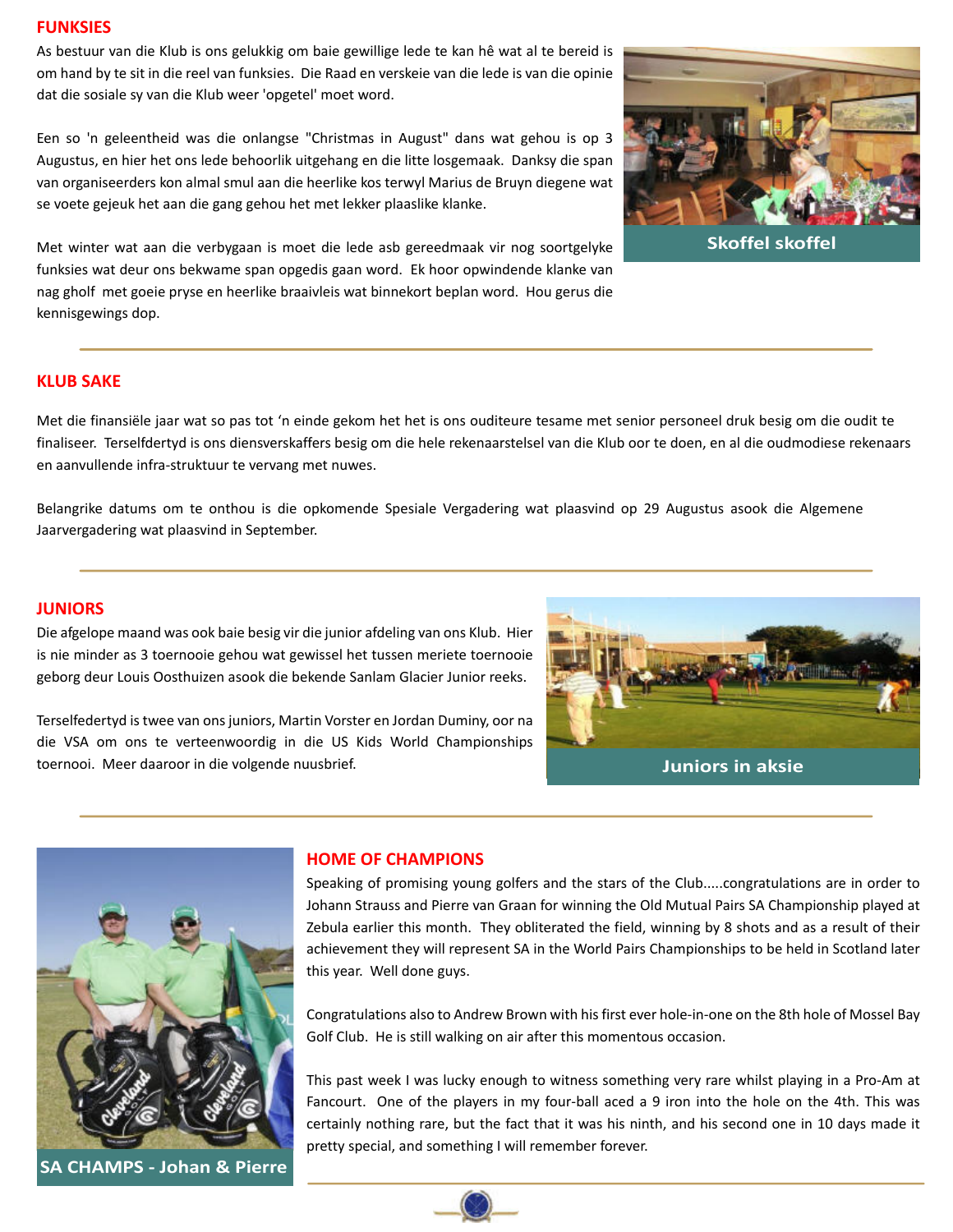#### **VRYDAGAANDE VLEISTREKKING:**



Baie dankie aan Andre Marx, eienaar van Ultra Meat (by die Mikeva Sentrum), vir die borg van ons Vrydag-aande se vleistrekking en Fantastic Friday. Indien jy nog nie daar was nie, is dit nou die tyd om van hulle heerlike produkte aan te skaf.

#### **LASER DEVICES**

About six weeks ago we installed laser reflectors on all 18 greens. This process was kindly facilitated by Dave Westbrook from Laserlink. The purpose of this exercise is to assist players that use laser devices in picking up the signal. A small insert is fitted into the mid-section of the flagstick and this acts as a reflector bouncing back the signal to your device. This is a much needed improvement as the winds we are famous for, can cause problems in this regard.



#### **GOLF CARTS AND MINORS**

Please note that the Board of MBGC has decided that no person without a valid Code 8 license will be allowed to drive golf carts on the golf course. This decision follows extensive research as to what the norm is in the Southern Cape region, as well as the huge risks of liability to the club in the case of a serious or possible fatal accident.



#### **UPCOMING EVENTS**

- 17 AUGUST BB Medal
- 
- 
- 
- 
- 
- 
- 21 AUGUST Rawson Properties Ind. Medal
- 24 AUGUST League Combined Stableford
- 28 AUGUST Sakemanne BB Stableford
- 31 AUGUST Mossel Bay Open (36 holes)
- 1 SEPTEMBER Southern Cape Pairs (36 holes)



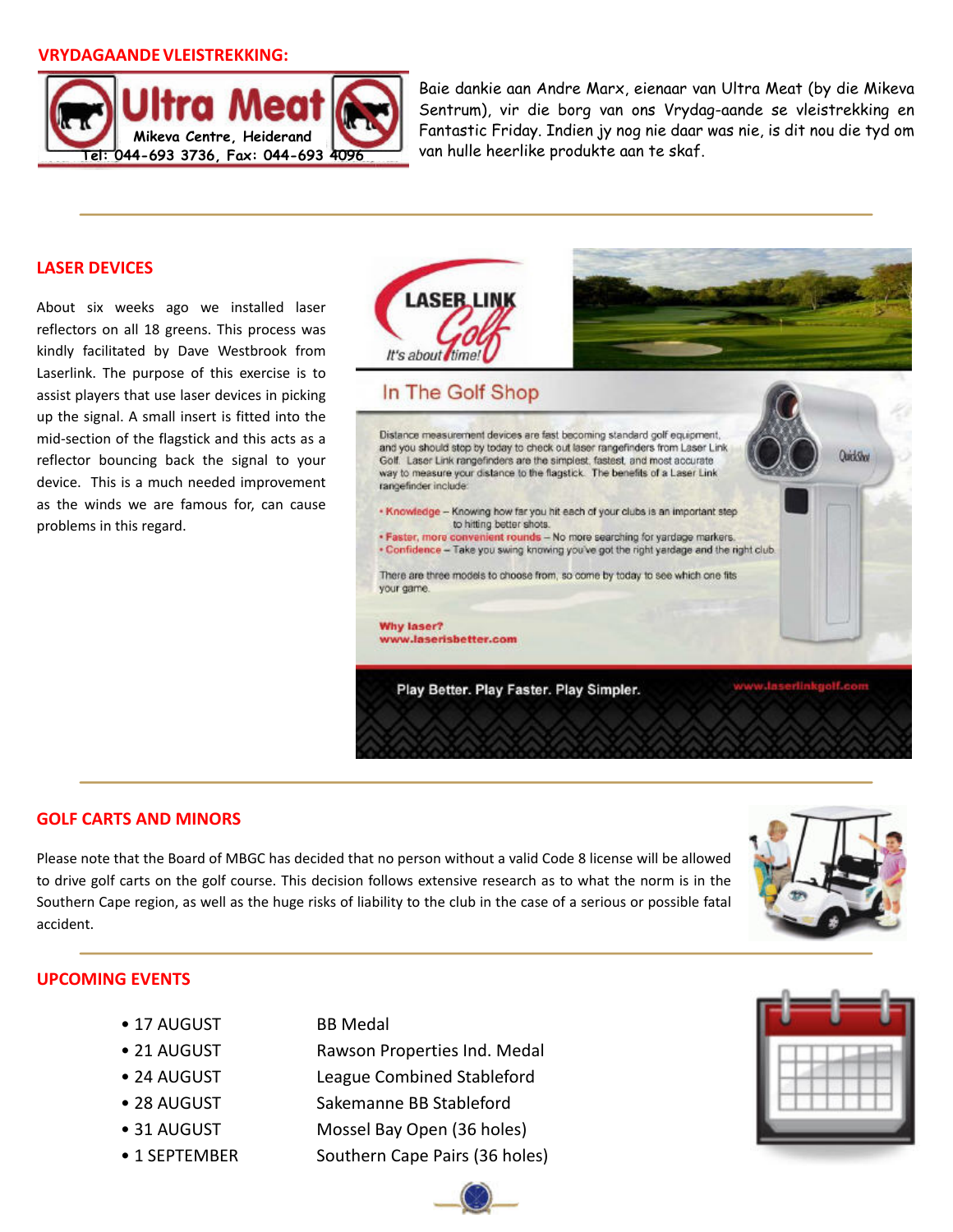#### **ELECTRONIC MEDIA AND SOCIAL MEDIA**







### **PLEASE HELP US**

Our course is in a fantastic condition and we would like to keep it that way. Please assist us in repairing your and other player's` divots and pitchmarks. You can also help by pointing out players that do not have sandbags and that do not take proper care of our course. The systematic destruction of our course must be stopped!



### **UITSLAE / RESULTS**



 $t$ 

SOF

 $f$ rom

**Allian** 



**Louw & Team**